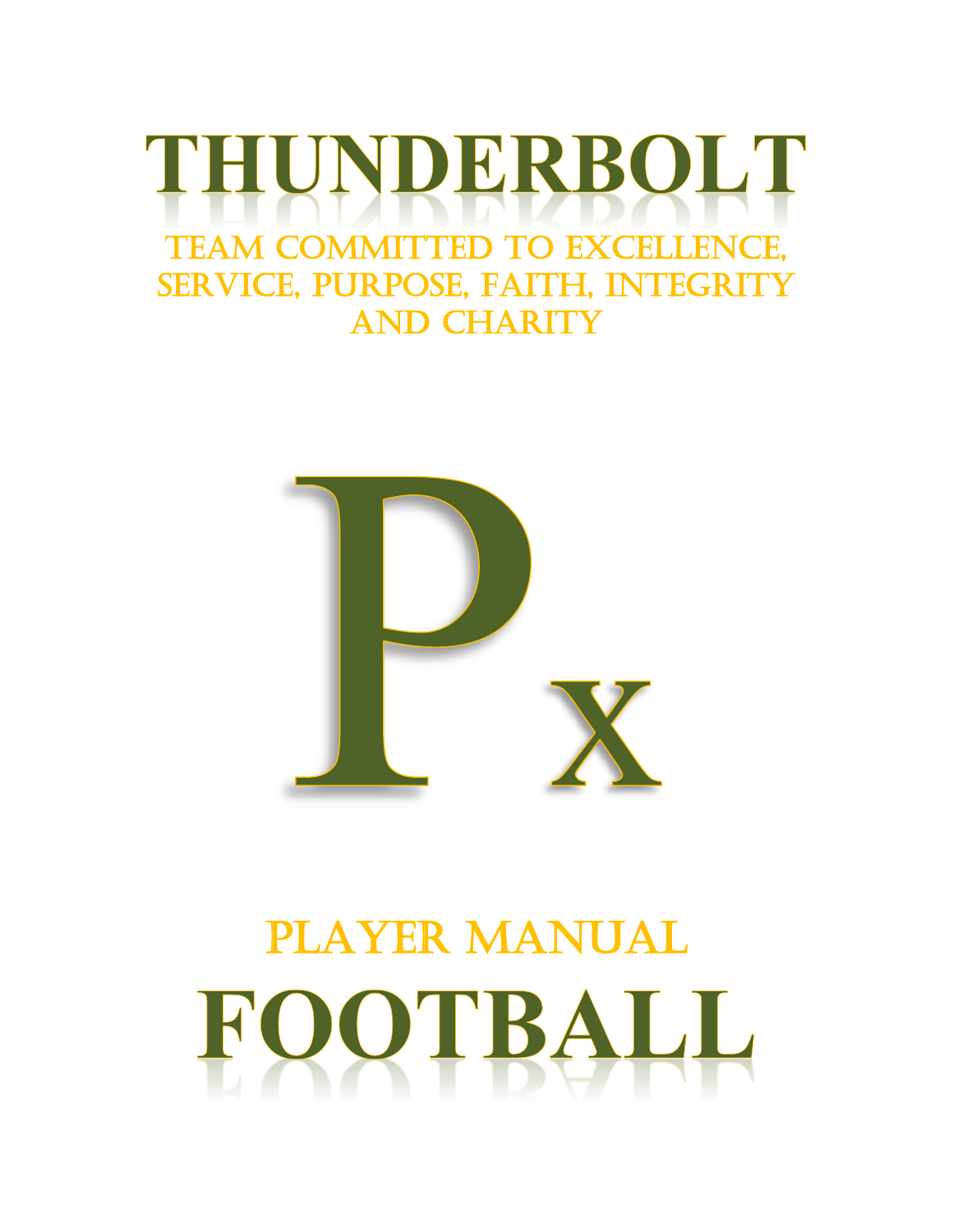## **TABLE OF CONTENTS**

| $\bullet$                                                                                                     |
|---------------------------------------------------------------------------------------------------------------|
| $\bullet$                                                                                                     |
| Participation in Other Sports/Activities and Part-Time Jobsp. 6<br>$\bullet$<br><b>In-season</b><br>$\bigcap$ |
| <b>Out-of-season</b><br>$\bigcap$                                                                             |
| $\circ$ Part-time jobs                                                                                        |
| o Individual Goals (Out-of-season)<br><b>O</b> Team Goals (Pre/In-season)                                     |
| $\bullet$<br>$\circ$ Maxes/Athletic testing dates<br><b>Summer training schedule</b><br>$\circ$               |
| $\bullet$                                                                                                     |
|                                                                                                               |
| $\bullet$<br>$\circ$ Hazing<br><b>Social Media</b><br>$\bigcirc$                                              |
|                                                                                                               |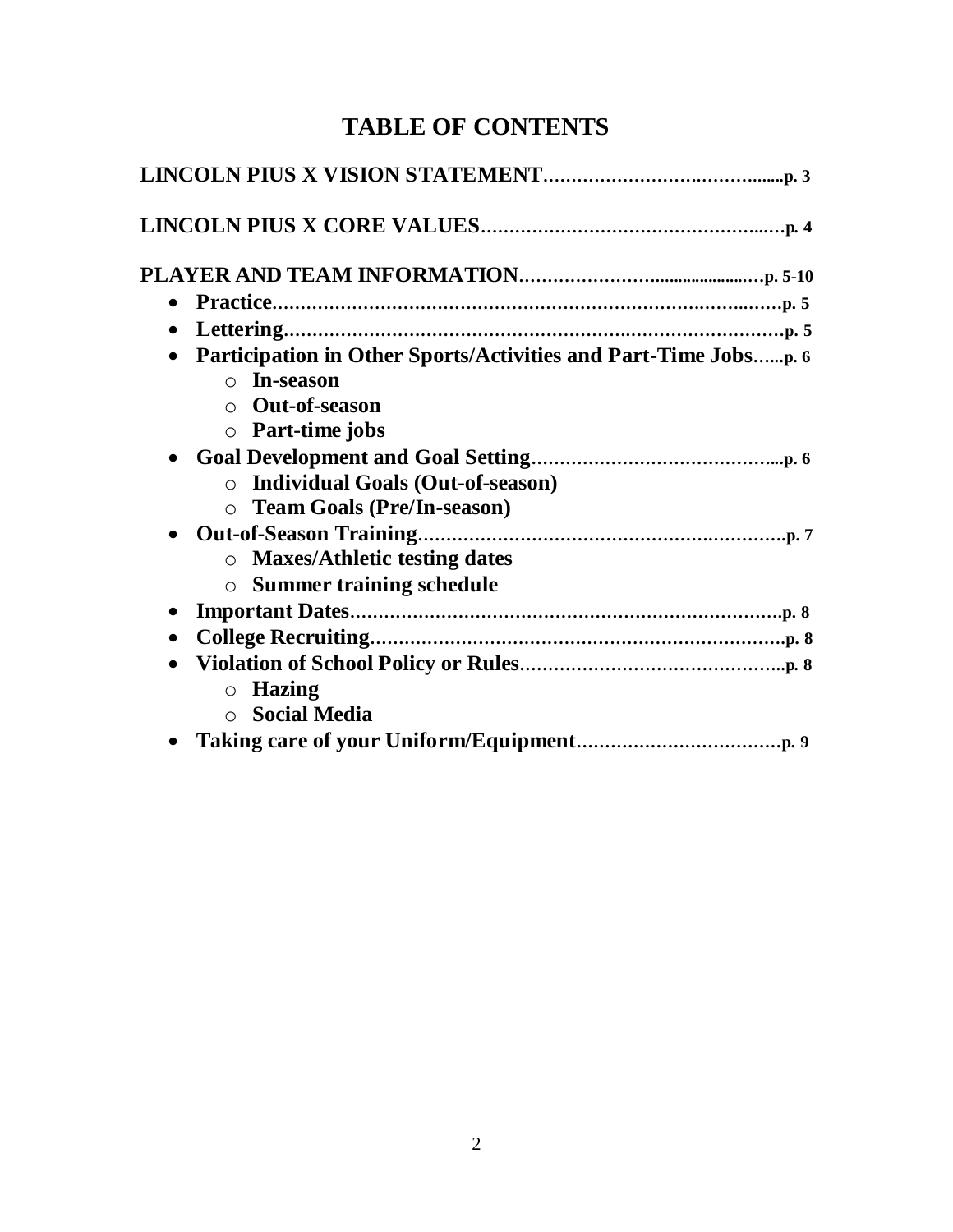# Lincoln Pius X vision STATEMENT

To graduate men and women who will experience the joy of an authentic, Christ-centered life of service, in which they will use their gifts to help others know and love God.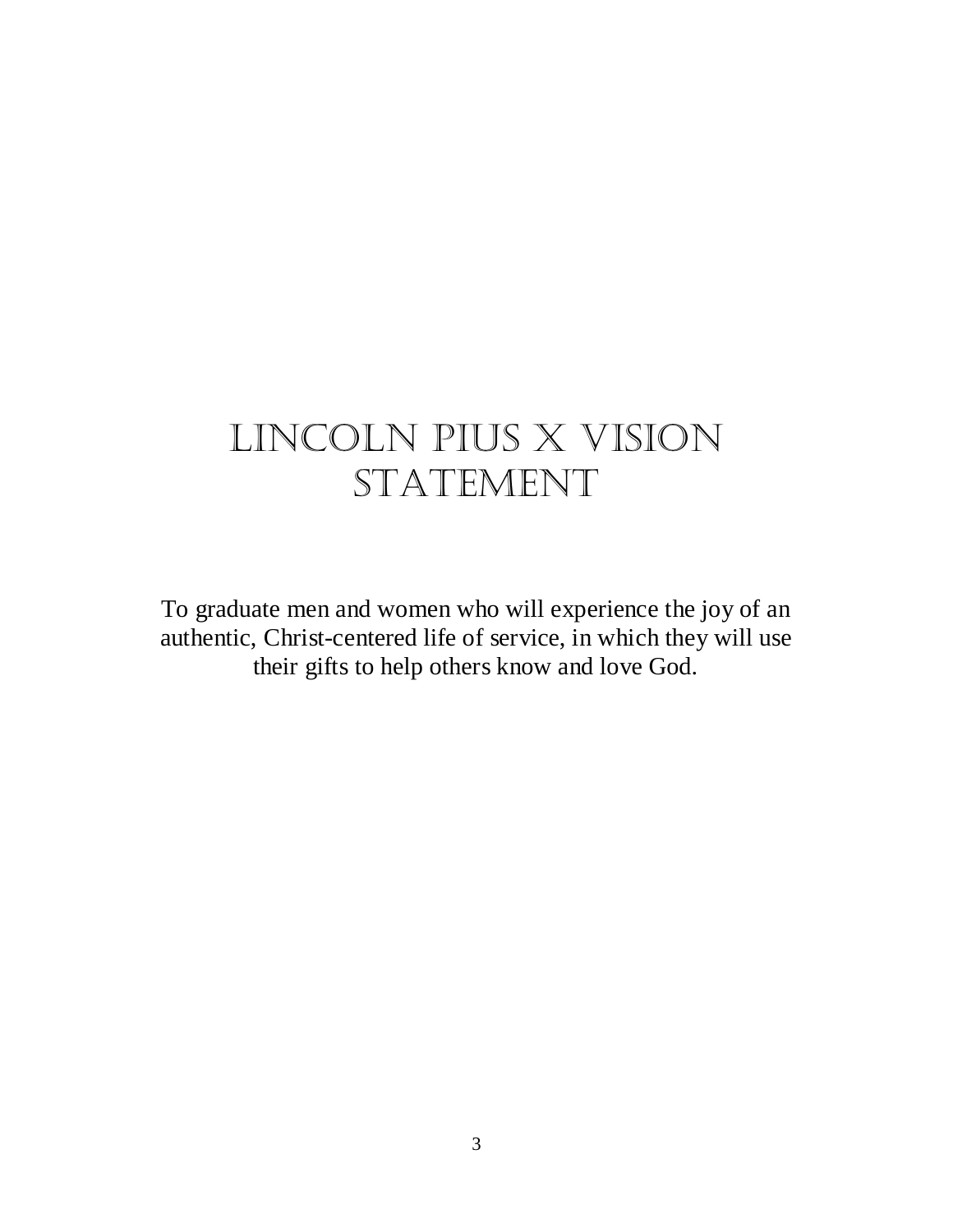# Lincoln Pius X Core Values

# Excellence

### **Fulfilling our greatest potential**

 **Foster an understanding and an expectation of the individuals accountability to self and team, and through that accountability we are capable of achieving more than our perceived physical, mental, and emotional limits**

# **SERVICE**

## **Desiring to humbly help others**

 **Embracing the realization that we are not always the center of attention and that many times our job is not glamourous but performing it to the best of our abilities is vital for the achievement of a group working towards a common goal** 

## **PURPOSE**

## **Using our God-given talents well**

 **Dedicating ourselves to self-improvement of talents through hard work, training, and study and offering up those efforts to God with the understanding that all we are and all we have is given to us by Him to glorify Him**

# FAITH

#### **Believing and trusting in Jesus and His Church**

 **Remembering that our salvation is not by our doing but through Jesus' sacrifice on the cross and we should demonstrate that faith through prayer and our own personal sacrifice**

# Integrity

## **Doing what is right**

 **Learning about how the values we have guide the decisions we make and form the people we will be, and these choices have a lasting effect on our teammates, coaches, families, and friends**

# CHARITY

## **Loving God above all things**

 **Knowing that God and all he has created deserves our complete love and respect**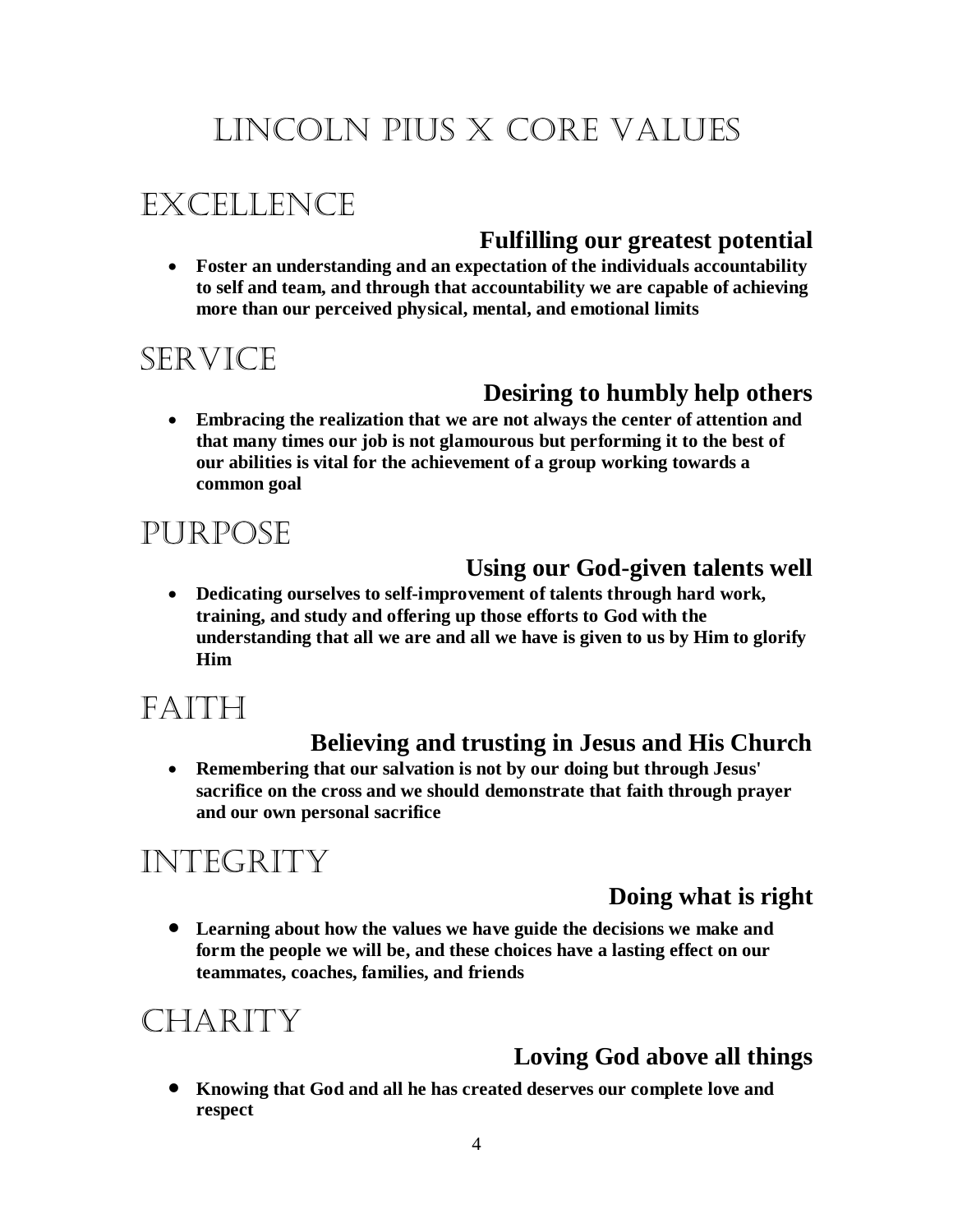# Player and Team Information

The Pius X football team is an extension of the vision statement and core values established within the walls of Pius X High School. A commitment to the football team affords young men a unique opportunity to experience the real life dynamic of high demands and expectations of self and others. The commitment also affords young men the privilege to be part of something that is dependent on the individual for success, but is a failure when individual success comes before service and sacrifice for team. The coaching staff will be an example of these core values, and will work in partnership with the young men, to establish and develop them when instructing, educating, and motivating. **The following information is not a comprehensive list, dates, or rules. All information is subject to change.**

#### **Practice**

Daily commitment to individual and team improvement is the cornerstone of any successful program. Lasting success is not built on big leaps, it is built on daily improvement of fundamentals and execution within a defined role. This is a fundamental life lesson, showing up to school, work, or life in general, and giving your best will create an opportunity for success. The opposite, inconsistency, creates a likelihood of long-term failure. The only acceptable reasons to miss practice is classroom help, illness, or family emergency. If a student athlete does miss practice due to one of these reasons he will be expected to make up each missed practice by completing extra work before or after practice when he returns. This policy does not indicate "punishment" for missing but allows the student athlete to demonstrate his commitment to his teammates and his commitment to the team by completing some of the work he missed. Absences for any other reason will also include completing extra work before or after practice, but will also include a reduction in playing time, inability to suit up for competition, or possible removal from team.

## **Lettering**

Lettering is a tradition established to show an outward sign of a person's participation and/or interests outside of the academics. Lettering as part of the Pius X football team is an honor reserved for those individuals that have shown a tremendous commitment off the field and performance on it within a season and/or through a long-term commitment. The minimum requirement to letter as part of the Pius X football team are as follows:

- Participation in 14 varsity game quarters or
- 4 years of participation in high school football or
- Coaches discretion (ex. Injury during the season that prevents meeting quarters requirement, etc.)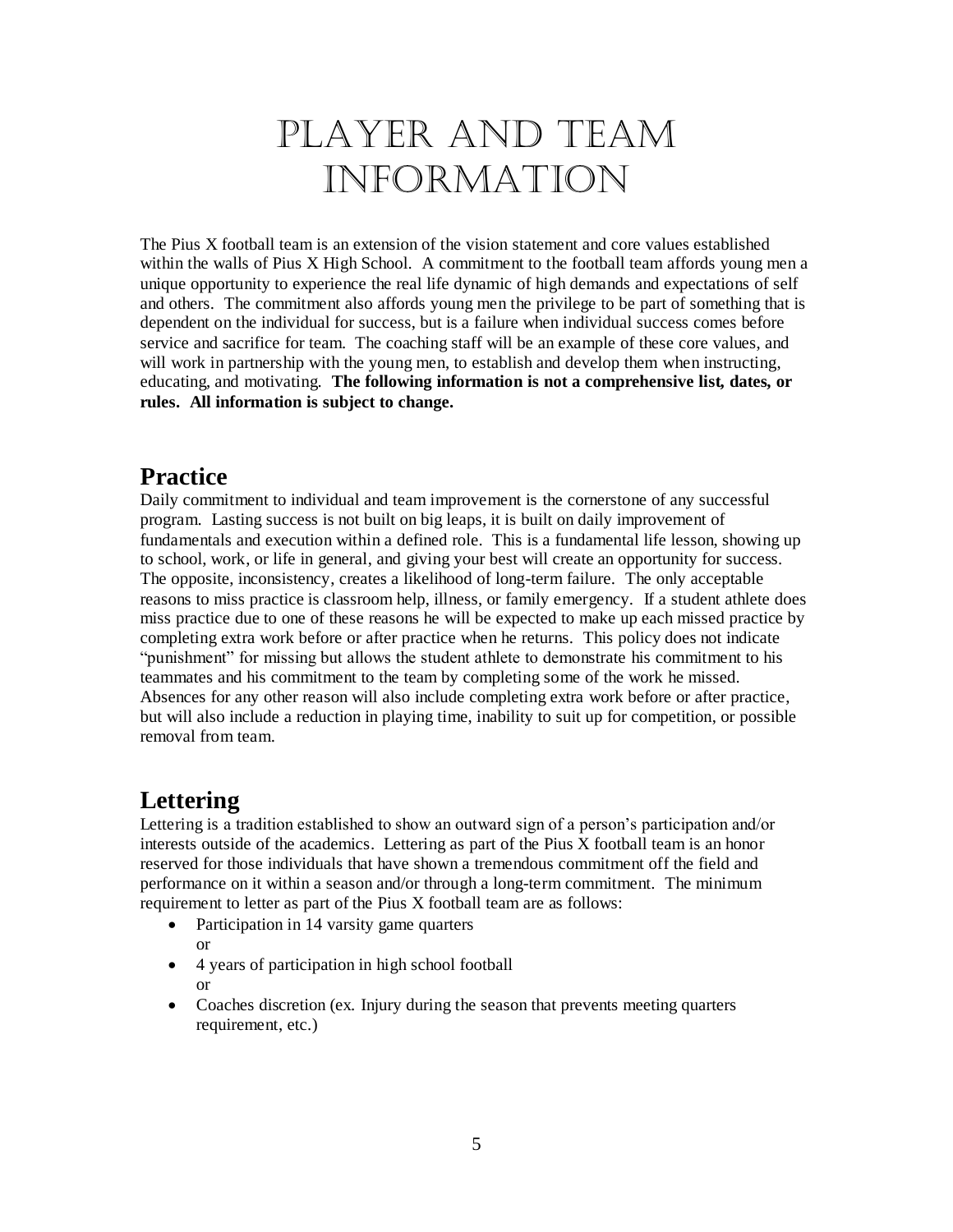#### **Participation in other Sports/Activities and Part-Time Jobs** *In-Season*

Once practice starts, the commitment to the Lincoln Pius X Football team must be your primary commitment. The immense physical, mental, emotional, and time demands of a young man playing football are some of the characteristics that make football the rewarding experience that it is, and that's also what makes it a hindrance to be fully involved with another sporting team during the football season. The risk of injury, fatigue, or absence from your commitment to your teammates, and performance of your role on the team cannot afford to be jeopardized. If participation, on a *very* limited basis, for another sport is desired that must be discussed with Coach Kearney prior to the football season beginning. Any participation not discussed with Coach Kearney will be a violation of team rules and lead to suspension or possible dismissal from the team.

#### *Out-of-Season*

All student athletes that participate on the Lincoln Pius X Football team should pursue opportunities, outside of the football season, to participate and compete on other athletic teams or within other activities at Lincoln Pius X. Participation in other sports or activities provides an opportunity to see and apply the "core values" in different ways. It also provides an opportunity to compete and build on important character qualities such as hard work, dedication, and teamwork. A well rounded high school experience prevents "burnout" or "overuse" and promotes multifaceted development.

#### *Part-Time Jobs*

Part-time jobs are an important part of the high school experience. Many jobs help to teach students how to better manage time, resources, and school work. All are qualities of the next stage in life needed to be successful. All these qualities are part of the student athlete's life, and participation in football will demand the development of these qualities as well. If a part-time job is necessary during the football season, it should be such that it will not interfere with the student athlete's commitment to the Pius X Football team including but not limited to practice, games, and training.

#### **Goal Development and Setting**

The nature of football is dependence on others for individual and team success. Within that dynamic is the belief that the individual must be at his best mentally and physically to do a job that benefits the team. Individual and Team goal development and setting will be done as part of the Lincoln Pius X Football team. Goal development and setting gives us a focus, and a tangible way of holding ourselves and our teammates accountable. Through this process a student athlete is able to create a framework to practice excellence and purpose through competition and dedication to training. Furthermore the student athlete practices integrity by being accountable for completing his goals. Finally the student athlete serves others with the knowledge that the sacrifices made to reach his goals are meant to ultimately make his teammates and the team more successful.

#### *Individual Goal Setting (out-of-season)*

For a team to be successful the individuals must make a commitment to improve themselves mentally and physically during the off season. At the completion of the football season and with the "Player Evaluation" sheet the student athlete will complete an out-of-season goal sheet. It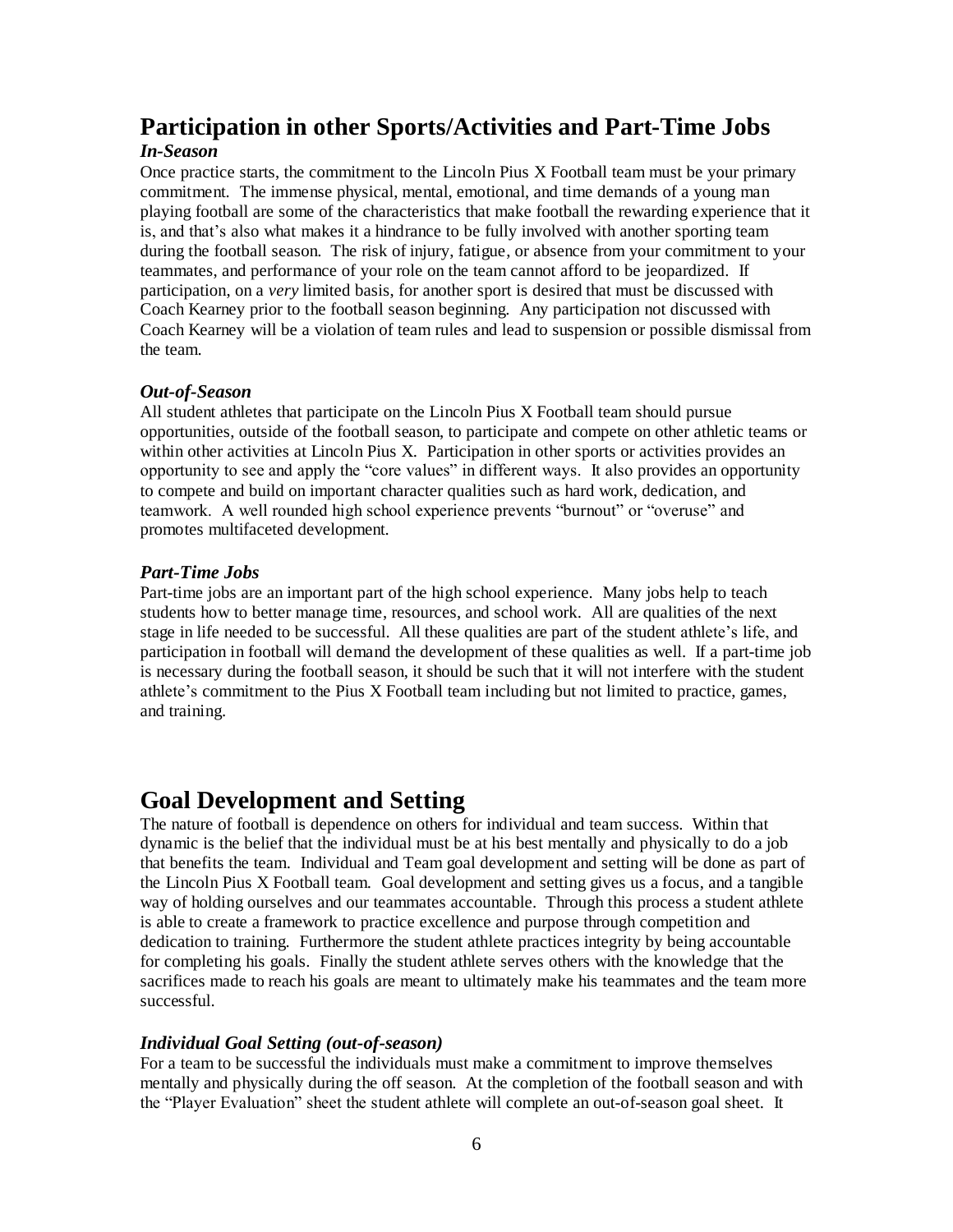will then be reviewed/reevaluated prior sometime prior to the next football season to gauge progress. The goal sheet will describe specific improvements that the student athlete wants to make. The goal sheet will be one of the topics that is discussed between student athlete and position coach during their end-of-season meeting.

#### *Team Goal Setting (pre/in-season)*

The work that has been done, the goals that have been reached, and the bonds that have been strengthened will be the foundation for setting the team's in-season goals. A meeting before the season begins will be conducted between the coaching staff and the seniors. Underclassmen who would like to attend are welcome. This meeting will be used to lay out the goals that will direct the team for the upcoming season. The goals will be displayed in the locker-room for the duration of the season as a reminder of what our expectations are.

#### **Out-of-Season Training**

One of the opportunities that participation on the Pius X Football team affords student athletes is the ability to grow and develop within the core values while out-of-season. Any student athlete not participating in another sport will have the resources to push themselves physically and mentally to reach individual improvement goals they have set. With the direction of the coaching staff the out-of-season training program will consist of muscular strength, agility, plyometric, speed, and general conditioning training. A student athlete committed to individual improvement through the hard work and sacrifice of training is committing to helping the team be successful during the season.

|                      | $\sigma$ , $\sigma$ , $\sigma$ , $\sigma$ , $\sigma$ , $\sigma$ , $\sigma$ , $\sigma$ , $\sigma$ , $\sigma$ , $\sigma$ , $\sigma$ , $\sigma$ , $\sigma$ , $\sigma$ , $\sigma$ , $\sigma$ , $\sigma$ , $\sigma$ , $\sigma$ , $\sigma$ , $\sigma$ , $\sigma$ , $\sigma$ , $\sigma$ , $\sigma$ , $\sigma$ , $\sigma$ , $\sigma$ , $\sigma$ , $\sigma$ , $\sigma$ |                     |  |
|----------------------|---------------------------------------------------------------------------------------------------------------------------------------------------------------------------------------------------------------------------------------------------------------------------------------------------------------------------------------------------------------|---------------------|--|
|                      | <b>Maxes</b>                                                                                                                                                                                                                                                                                                                                                  | 40/Pro agility/Vert |  |
| <b>End of Spring</b> | TBD                                                                                                                                                                                                                                                                                                                                                           | TBD                 |  |
| <b>End of Summer</b> | TBE                                                                                                                                                                                                                                                                                                                                                           | TBD                 |  |

**Strength/Athletic Testing (all dates/times subject to change)**

| Day          | <b>Focus</b>            | Year              | Time (AM)                      |
|--------------|-------------------------|-------------------|--------------------------------|
| Mon          | Cores                   | $12^{th}/11^{th}$ | 6:45am Warm/7-8 weight room    |
|              |                         | $10^{th}/9^{th}$  | 7:30am Warm/8-9 weight room    |
| Tues         | Aux/Agil/Acc/Speed/Cond | $12^{th}/11^{th}$ | $6:45$ am warm/7-7:40 weight   |
|              |                         |                   | room/7:40-8:00 AASC            |
|              |                         | $10^{th}/9^{th}$  | 7:30am warm/7:40-8 AASC/8-8:40 |
|              |                         |                   | weight room                    |
| Wed          | Plyos                   | A11               | 8:30-9:30am (football stadium) |
| <b>Thurs</b> | Cores                   | $12^{th}/11^{th}$ | 6:45am Warm/7-8 weight room    |
|              |                         | $10^{th}/9^{th}$  | 7:30am Warm/8-9 weight room    |
| Fri          | Aux/Agil/Acc/Speed/Cond | $12^{th}/11^{th}$ | $6:45$ am warm/7-7:40 weight   |
|              |                         |                   | room/7:40-8:00 AASC            |
|              |                         | $10^{th}/9^{th}$  | 7:30am warm/7:40-8 AASC/8-8:40 |
|              |                         |                   | weight room                    |

#### **Summer training schedule (all times are subject to change)**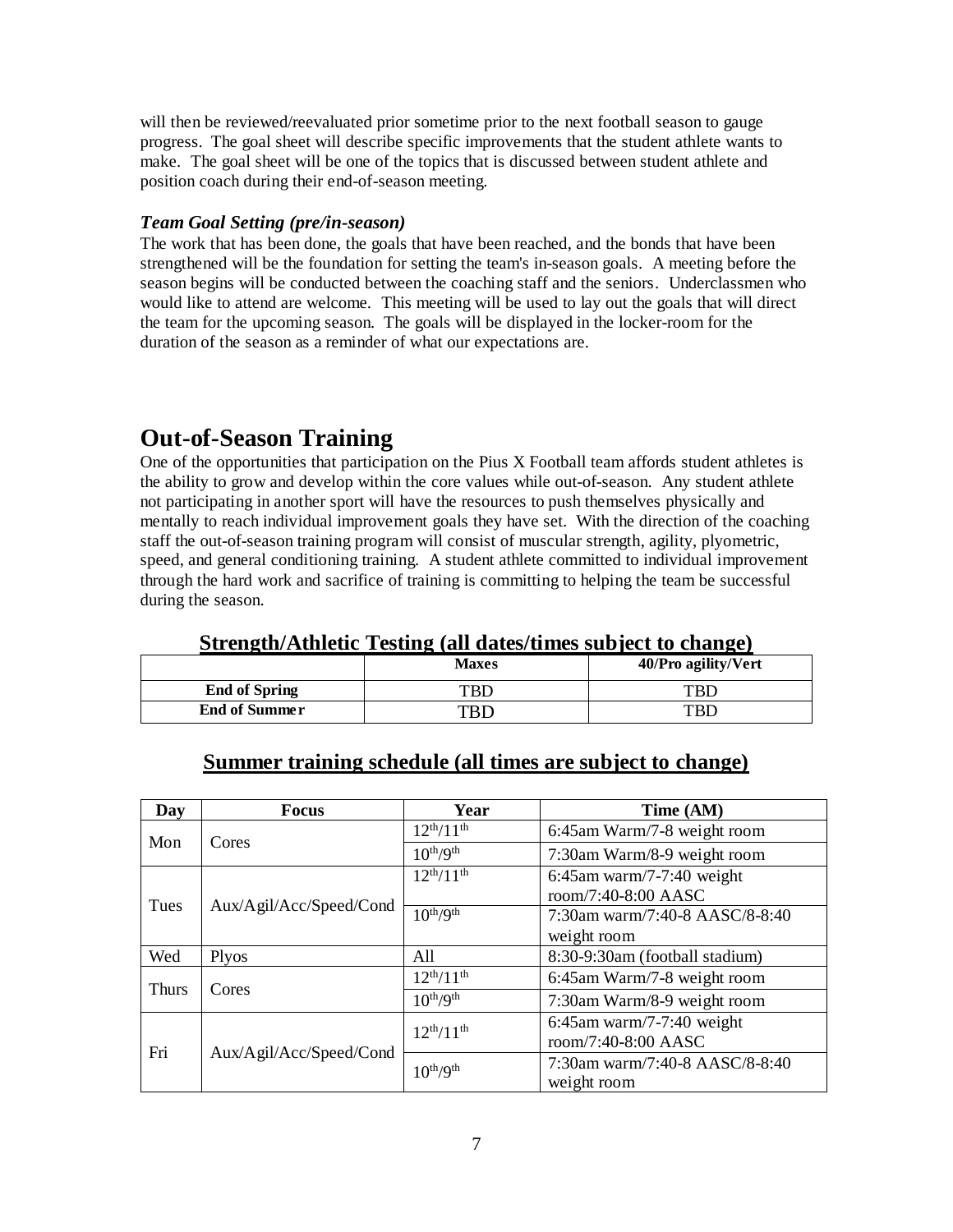# **Important Dates (more information can be found on Football**

**page on [www.piusx.net\)](http://www.piusx.net/) :**

**June 1<sup>st</sup>**: Summer training program begins for  $12<sup>th</sup>/11<sup>th</sup>/10<sup>th</sup>/9<sup>th</sup>$  grade boys

Strength/Athletic testing dates found in "Out-of-season" training section above

**July** 12<sup>th</sup>-16<sup>th</sup> Team Camp: High School summer camp  $12<sup>th</sup>$ -9<sup>th</sup> grade, 7:30-11am

 **If you are planning on attending a college camp and need equipment please talk with Coach Kearney well in advance of needing equipment!**

August 9<sup>th</sup>: Practice Begins for 12<sup>th</sup>-9<sup>th</sup> grade

Practice likely in the afternoon/evening.

#### **College Recruiting**

Many student athletes have the desire to play football after their time at Lincoln Pius X High School. It is part of my job to help them achieve this goal. I am committed to help them organize and complete any paperwork that is necessary for participation, understand the differences in collegiate levels and set realistic goals, contact college coaches, and set up meetings with recruiters for the purpose of playing collegiately. Furthermore I will have a meeting, as a group, with interested student athletes the summer before their junior year to discuss recruiting, options and resources available, and expectations of recruiters. From the player I will expect the same dedication and commitment to time since it is the player who desires to play in college. \*NCAA Eligibility Center:

<http://www.ncaa.org/student-athletes/future>

## **Violation of School Policy or Rules**

Participation on the Lincoln Pius X Football team has the ability to greatly enrich the growth and development of a student athlete into the man that God wants him to be. It is an absolute privilege to be a part of the Pius X football team and because of that privilege members will be held to a higher standard. Since the team is an extension of the school setting all school policies and rules will apply to the football team. Any violation of school policies or rules and subsequent punishment will take precedent over any activity associated with the football team. Additionally due to the nature of football being a team sport in which trust is developed between teammates and between player and coach, breaking of that trust may result in additional steps to be taken by the student athlete to regain full participation. Those steps may including but are not limited to, team apology, sacrifice of playing time, and added work before or after practice. In some cases a player may need to be removed from the team to better serve him and his ability to deal with any issues. Pages 38-40 of the *Student Handbook* defines and outlines the consequences a student is subject to if a violation of policy or rules occurs.

#### **\*The use of phones/cameras/etc. to take pictures/recording in the locker room is strictly prohibited!**

#### **Additionally Hazing...**

*(Ch. 28 Sec. 311.06: Nebraska State Law on Hazing)...any activity by which a person intentionally or recklessly endangers the physical or mental health or safety of an individual for the purpose of initiation into, admission into, affiliation with, or continued membership with any organization...*